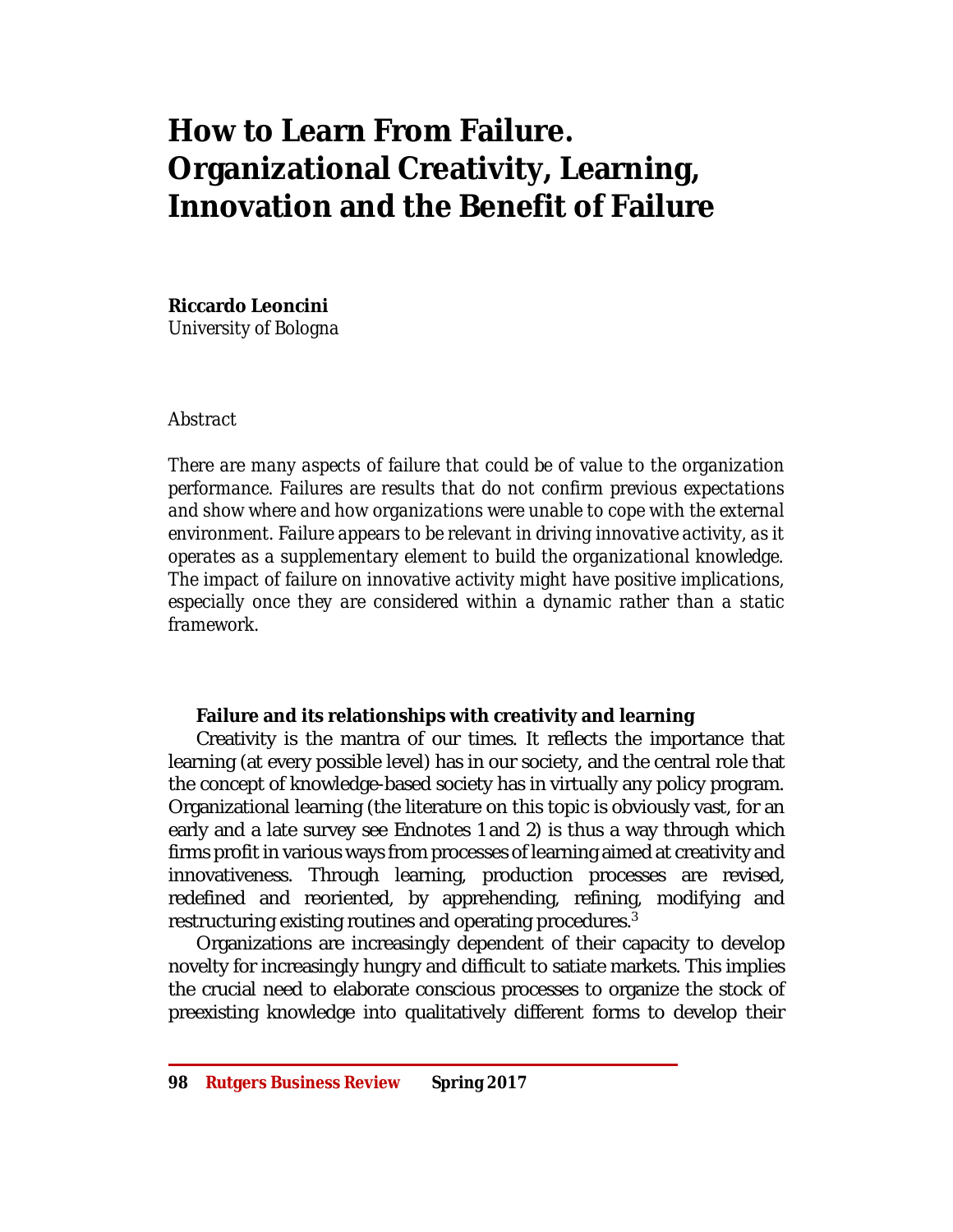innovative potentials<sup>4</sup> to create and subsequently exploit the new ideas resulting into marketable innovation. 5

As innovative activity deals with true uncertainty (that is rather different from risk) innovative activity will frequently result in failure. Failure will be likely to result even if the main obstacles to innovation (e.g. high production costs, insufficient human capital endowment, difficulties in accessing the markets, financial barriers and regulatory obstacles, see, for instance Endnote 6) are not considered.

Firms are also subject to the so-called liability of success<sup>7</sup> that can increase the probability to experience failure during their life cycle because of: complacency (that reduces organizations alertness to negative signals following prolonged periods of success), low level of attention (that results from a sort of natural tendency of individuals to trust old and well-known routines) and homogeneity (a successful team is more likely to be sclerotic, as is will most likely not undergo organizational changes).

Failure is therefore usually treated as a notable problem and as such it is a drawback for both organizations and employees. For this reason, failures are frequently leading to downsizing of the activities that are deemed as "responsible," and resources are normally redirected towards less risky alternatives.<sup>8</sup> In this sense, failure provides neither guidelines nor incentives for further creative activities. Moreover, employees that were responsible for a failing innovative project carry over a lower status in case they attempt a transition to subsequent employers.<sup>9</sup>

For these reasons, creative and learning activities are not a usual target for the vast majority of firms. The constant search for successful innovation in production and marketing that is so preached in manuals does not appear to be the "normal" organizational behavior. Firms are normally risk-adverse, and thus rather than targeting bold and risky behavior they seem to be more conservative and more oriented to avoiding failures. <sup>10</sup> Hence, there appear to be very few organizations that are interested in pushing their employees towards creative behaviors and to increase the likelihood that employees could participate in a pro-active manner to the innovative and creative activities without fearing the risk of being stigmatized should they fail. $^{\text{11,12}}$ Indeed, another viewpoint to this question could be that of seeing failure as one possible and "normal" result of creative exploration, thus enhancing the likelihood that someone else could extract the right idea from someone else's failure.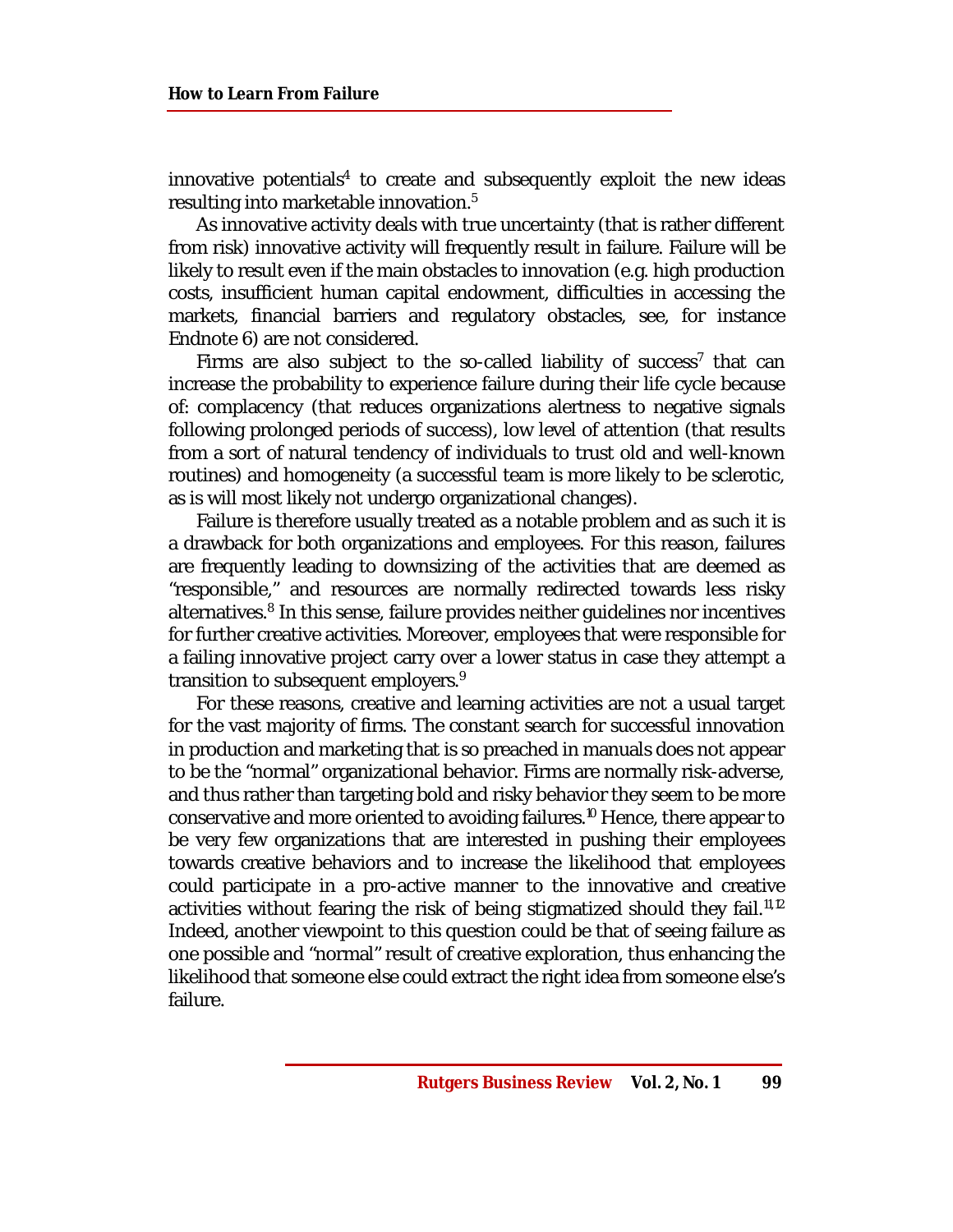## **Failure and its crucial role for innovation**

There are many aspects of failure that could be of value to the organization performance. The impact of failure on innovative activity might have positive implications, especially once they are considered within a dynamic rather than a static framework. <sup>13</sup> The most recent literature underlined that failure can have a crucial role in organizational learning, triggering creative answers. <sup>14</sup> As failure "betrays" expectations, a very high degree of alertness and of understanding is needed in order to spot minor failures before they become so paramount to force the innovative project to be shut up.<sup>15</sup> Learning processes that emerge from the attempts to understanding the causes of the failure could give firms a chance to even more radical innovation. 16,17

Failures are results that do not confirm previous expectations. Their appearance is unexpected and for this reason it requires a higher level of attention especially to previously unnoticed problems. It thus requires a strong capacity to work backward in order to reconstruct the process that led to the "wrong" side of the bifurcation. However, once the process has been implemented, it is easier to understand what went wrong than what will work well. It is easier to recognize weaknesses than strengths (for which it is possible to have only an approximate idea). It is easier to assess criteria for failure, rather than criteria for optimal outcomes.

Failures show where and how organizations were unable to cope with the external environment. From this perspective, the only case in which the organizational routines are thoroughly investigated is when they fail systematically to reproduce a proper interface with the outer environment. Therefore, failure is effective in driving innovative activity because it is a supplementary element to put at use to build the organizational knowledge.

Failures is a detector helping organizations to deal with the techno– economic challenges coming from the unexpected: the investigation of a failed innovative project can produce valuable new knowledge. Firms are more incentivized when their organizational routines are stressed from negative results, and it is usually only in these cases that a thorough investigation is put in motion. Therefore, failure appears to be relevant in driving innovative activity, as it operates as a supplementary element to build the organizational knowledge.

The role of failure has been even reversed, to the point that "intelligent" failure has been theorized: organizations thus learn how to (intelligently) fail. Firms allow free and "undirected" ideas, the "intelligent" failure of which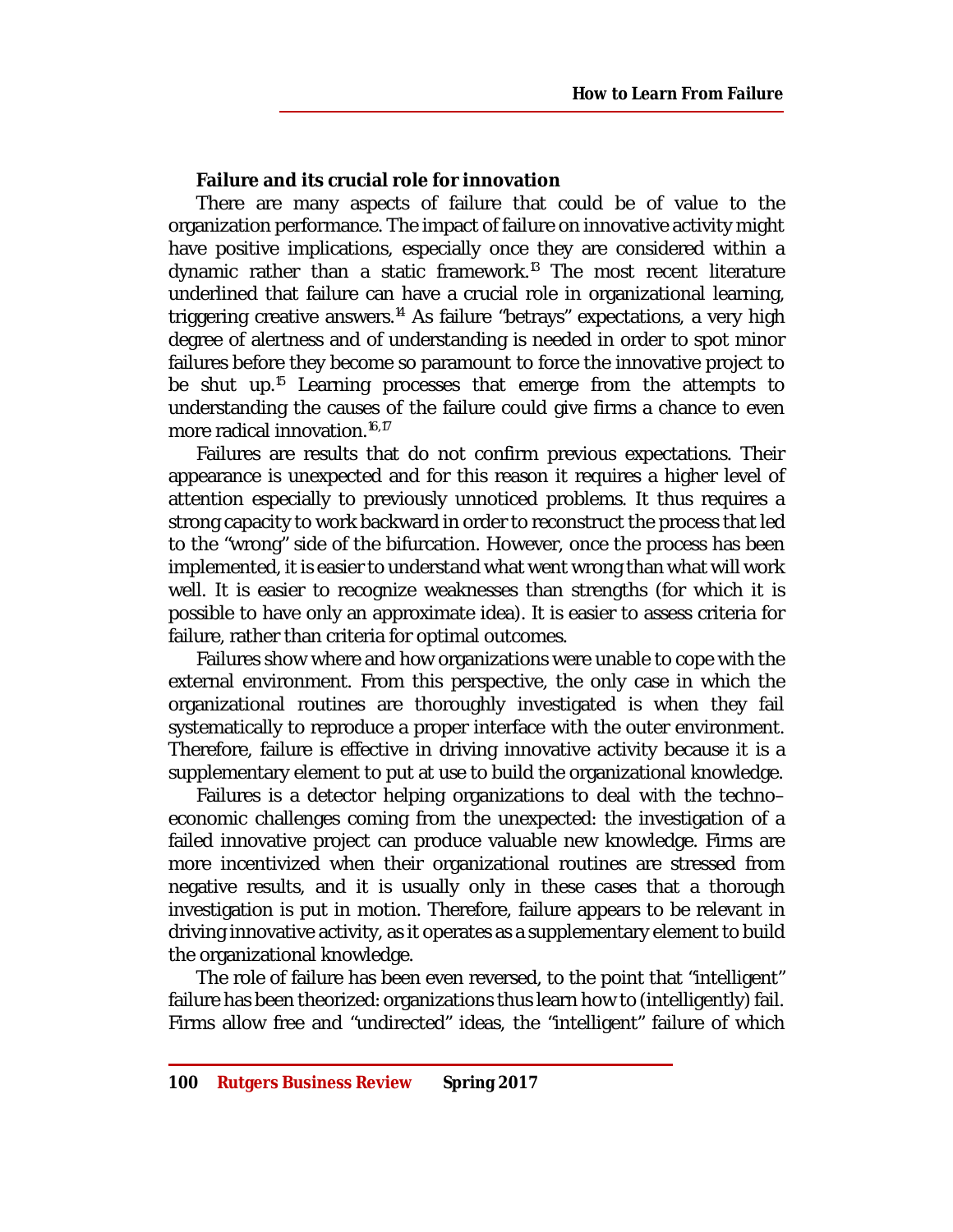helps to highlight previously unnoticed problems that can be solved as if they were reproduced in laboratory experiments. This practice is valuable to identify barriers by experimenting in isolated, well delimited, and expected cases. It is possible then to deal with failure and to gain behavioral recommendations for learning. 18-20

#### **How failure helps to become more innovative**

Armed with these theoretical background a host of empirical literature has been produced to show how failure in the end could be considered as another input of the production function of the innovative capacity of the firms. The empirical analysis of the "benefit of failure" has addressed mainly cases of major disasters, as, on the one side, they are more easily observable, and, on the other, they are amenable to more clear policy issues both organizational and political (see for instance the book by Collins & Pinch on the Golem of technology<sup>21</sup>).

A first interesting example is the analysis that Dorfler & Baumann carried out on the "catastrophic" failure of Airbus A380.<sup>22</sup> The development of the wide body jet airliner went to an almost unprecedented halt as an initial "small" problem (due to the wiring system) escalated, because of its interactions with the rest of such a complex production system, to the overall organization of the design and the production process. The result eventually involved the whole production schedule causing a delay in delivery of up to eighteen months, with the collateral of a huge decrease in Airbus share price. As soon as a careful analysis was performed, it was discovered that the process of shifting from "ordinary" to "emergency" behavior is usually done along two dimensions: a top–down ad hoc process and a bottom–up systemic process. The discovery of a "minor" failure was faced through an ad-hoc top– down approach, which seemed quite reasonable, as it targeted an initial and immediate solution to the problems. However, as this ad-hoc strategy failed, it was when a systemic and bottom–up approach to learning was adopted that things started to work properly again: this strategy proved to be the effective trigger to spur the right organizational changes that eventually led the organization outside of the crisis. A similar argument emerges from Haunschild & Sullivan's analysis of airline companies in dealing with failures: also in this case, accidents that resulted from multiple causes spurred careful investigations, the consequence of which was fewer accidents in subsequent periods, with respect to airline companies that turned out to have experienced less complex types of failure.<sup>23</sup>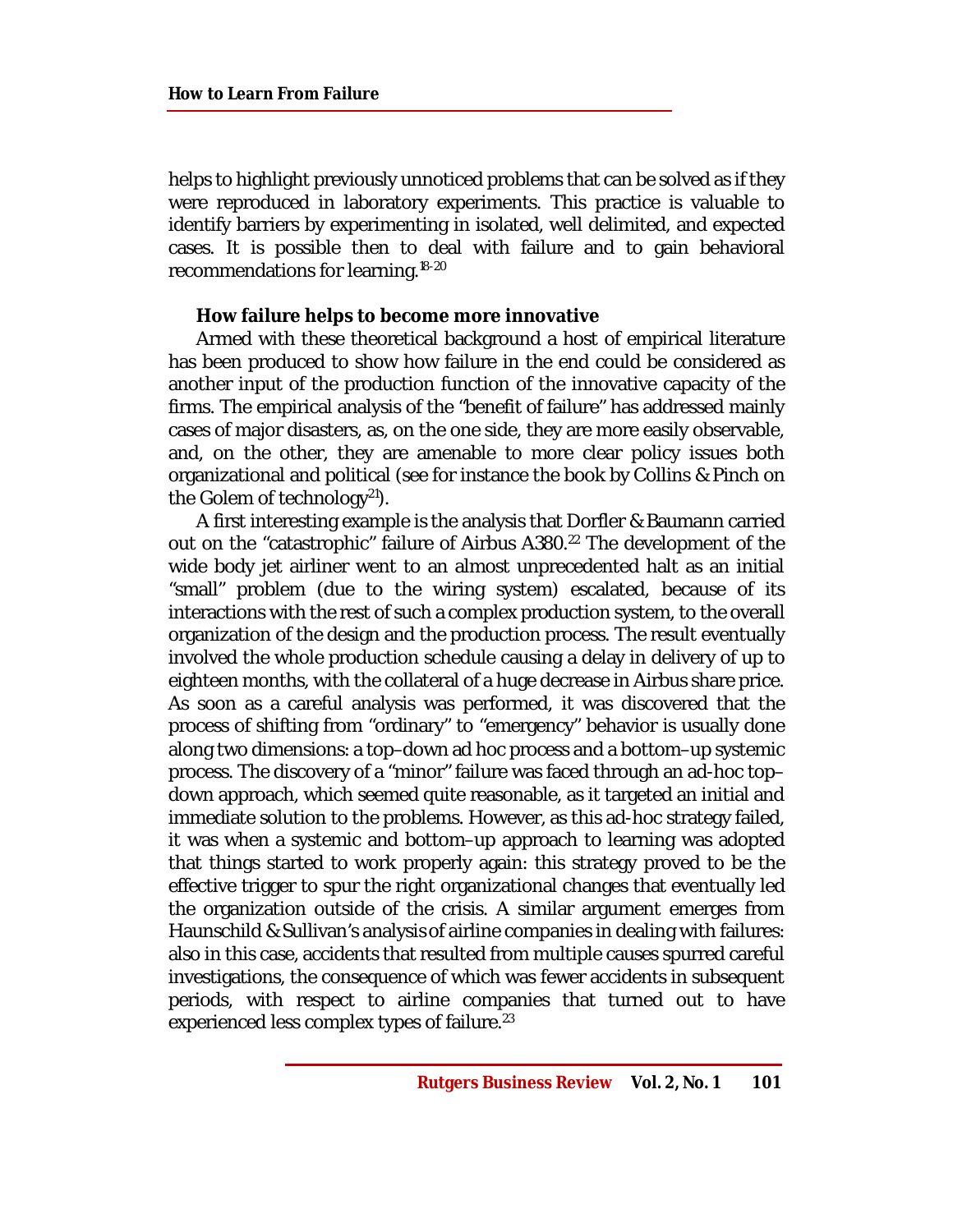The most important and spectacular analysis is that of the 2003 Columbia Space Shuttle catastrophic failure.<sup>24,25</sup> In the aftermath of the disaster, NASA established the Columbia Accident Investigation Board that eventually highlighted the relevance of prior near–misses (i.e. small failures that never translated into failure, such as the repeated damages to the O-rings, rubber rings used to seal a joint on the rocket booster, suffered during previous launches) that were almost completely ignored. Just like success, near misses have lower probabilities to produce revisions to the organizational practices. <sup>26</sup> The failure has thus driven an immediate learning process that was effective in highlighting two different elements: minor failure that went overlooked and innovative procedures to be implemented for the next missions.

Finally, it must be noted that this literature focuses only on case studies and spectacular failures that can be used for theory building and policy advice. However, recently, Leoncini has shown that failure can be analyzed also within a more extensive domain, that is, the almost 100.000 firms participating to the 2008 European Community Innovation Survey.<sup>27</sup> By means of a two-step econometric model the article shows that failure is negatively correlated to the firms' experience (proxies by R&D) and to the acquisition of direct and indirect (vicarious) external knowledge. More interestingly, the second step reveals that failure in turn has a positive impact on performance in terms of percentage of turnover from new to the market innovative products. Basically, it shows that the idea that failed innovative activity positively impacts organizations innovation is far from absurd. Learning therefore seems to be stimulated if organizational routines are stressed by consistent failures. Failure thus can become an important element to trigger innovative activity, acting as a supplementary means to further build organizational knowledge.

The policy implications of these results can be highlighted from different points of view. First, failure is not a negative element. Focusing the analysis only on the possible barriers to innovation as the sole target of policies aiming to remedy for market failures (thus enabling society to rip the full benefit from innovation) misses the other side of the story and forbids firms to rip the benefit of failure. Second, policies should target more the intangible barriers implied by the stigmatization of failure (that comes directly from the early educational activities that highly prize success and condemn failure): failure should be seen not as a drawback but as an opportunity to improve the organization's knowledge stock. Third, attention to the experiences of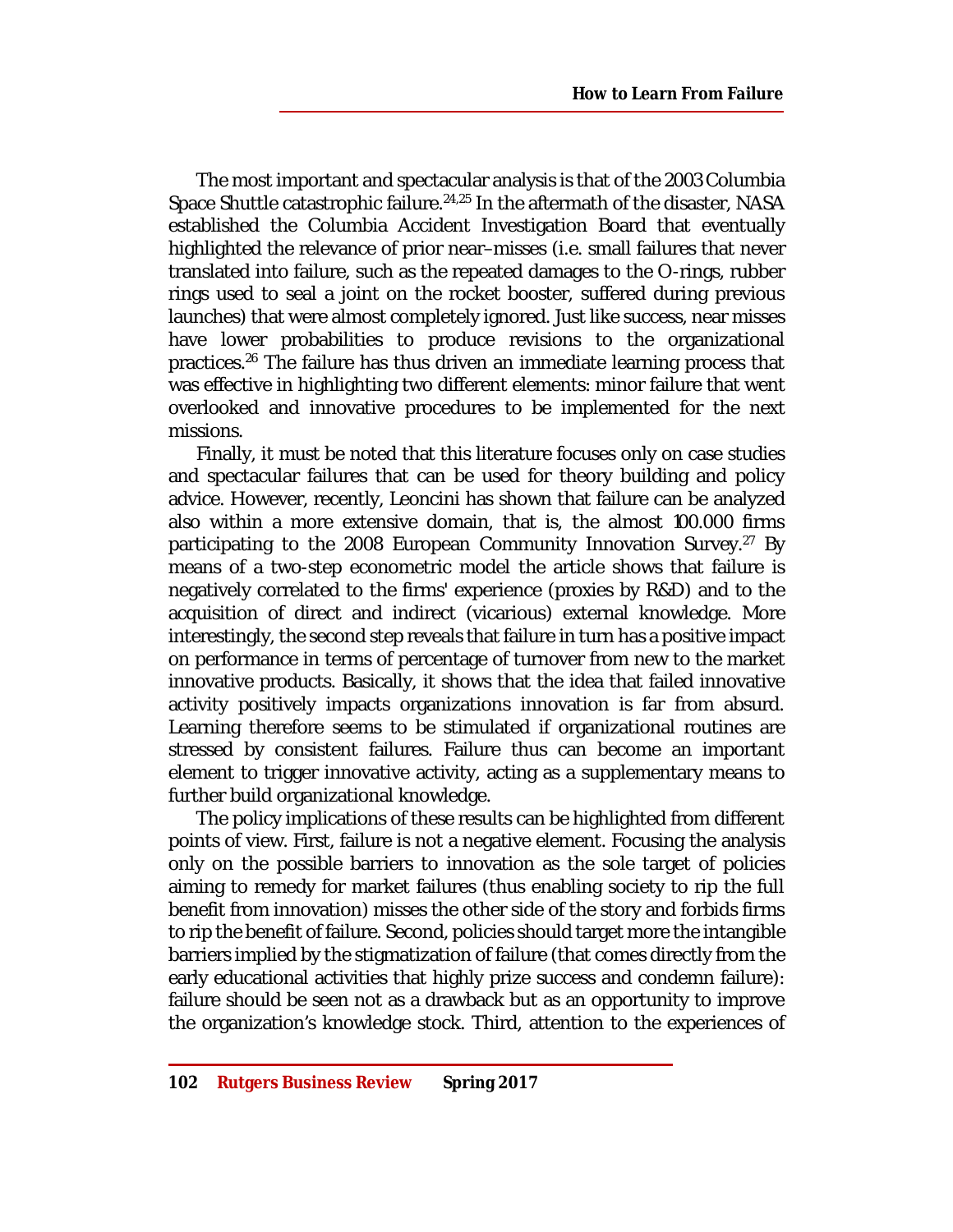others should focus more on how they deal with difficulties than on their successes: the accumulation of a stock of knowledge from both successes and failures, both from direct investments in innovative activity and from networking efforts, should be encouraged and ought to be the target of direct policy interventions.

#### **Author**

*Riccardo Leoncini is Full Professor of Economics at the University of Bologna and Research Associate at IRCrES-CNR of the Italian National Research Council. He has been recently awarded a Senior Fellowship at the Freiburg Institute for Advanced Studies (FRIAS) of the University of Freiburg. He is currently member of the Board of the School of Law of the University of Bologna and member of the Faculty of the Doctoral Programme in Law and European Economics at the University of Bologna, of which he has been the Coordinator from 2010 to 2013. His main interests cover the economics of innovation and the theory of the firm, on which he has published extensively on leading journals. email: [riccardo.leoncini@unibo.it](mailto:riccardo.leoncini@unibo.it)*

#### **Endnotes**

- 1. Huber, G.P. (1991). Organizational learning: The contributing processes and the literatures. *Organization Science, 2*(1), 88-115.
- 2. Argote, L. & Miron-Spektor, E. (2011). Organizational learning: From experience to knowledge. *Organization Science, 22*(5), 1123-1137.
- 3. Cyert, R.M., & March J.G. (1963). *A Behavioral Theory of the Firm.* Englewood Cliffs, NJ: Prentice-Hall.
- 4. Levitt, B. & March J. (1988). Organizational learning. *Annual Review of Sociology*, *14*, 319– 340.
- 5. Schumpeter, J.A. (1934). *The Theory of Economic Development.* Cambridge, MA: Harvard University Press.
- 6. D'Este, P., Rentocchini, F. & Vega-Jurado, J. (2014). The role of human capital in lowering the barriers to engaging in innovation. Evidence from the Spanish innovation survey. *Industry and Innovation*, *21*(1), 1-19.
- 7. Sitkin, S.B. (1992). Learning through failure: The strategy of small losses. *Research in Organizational Behavior, 14*, 231-266.
- 8. Eggers, J.P. (2012). Falling flat: Failed technologies and investment under uncertainty. *Administrative Science Quarterly, 57*(1), 47-80.
- 9. Rider, C.I. & Negro, G. (2015). Organizational failure and intraprofessional status loss. *Organization Science, 26*(3), 633-649.
- 10. Tahirsylaj, A.S. (2012). Stimulating creativity and innovation through Intelligent Fast Failure. *Thinking Skills and Creativity, 7*(3), 265-270.
- 11. Shepherd, D.A. (2003). Learning from business failure: Propositions of grief recovery for the self-employed. *Academy of Management Review, 28*(2), 318-328.